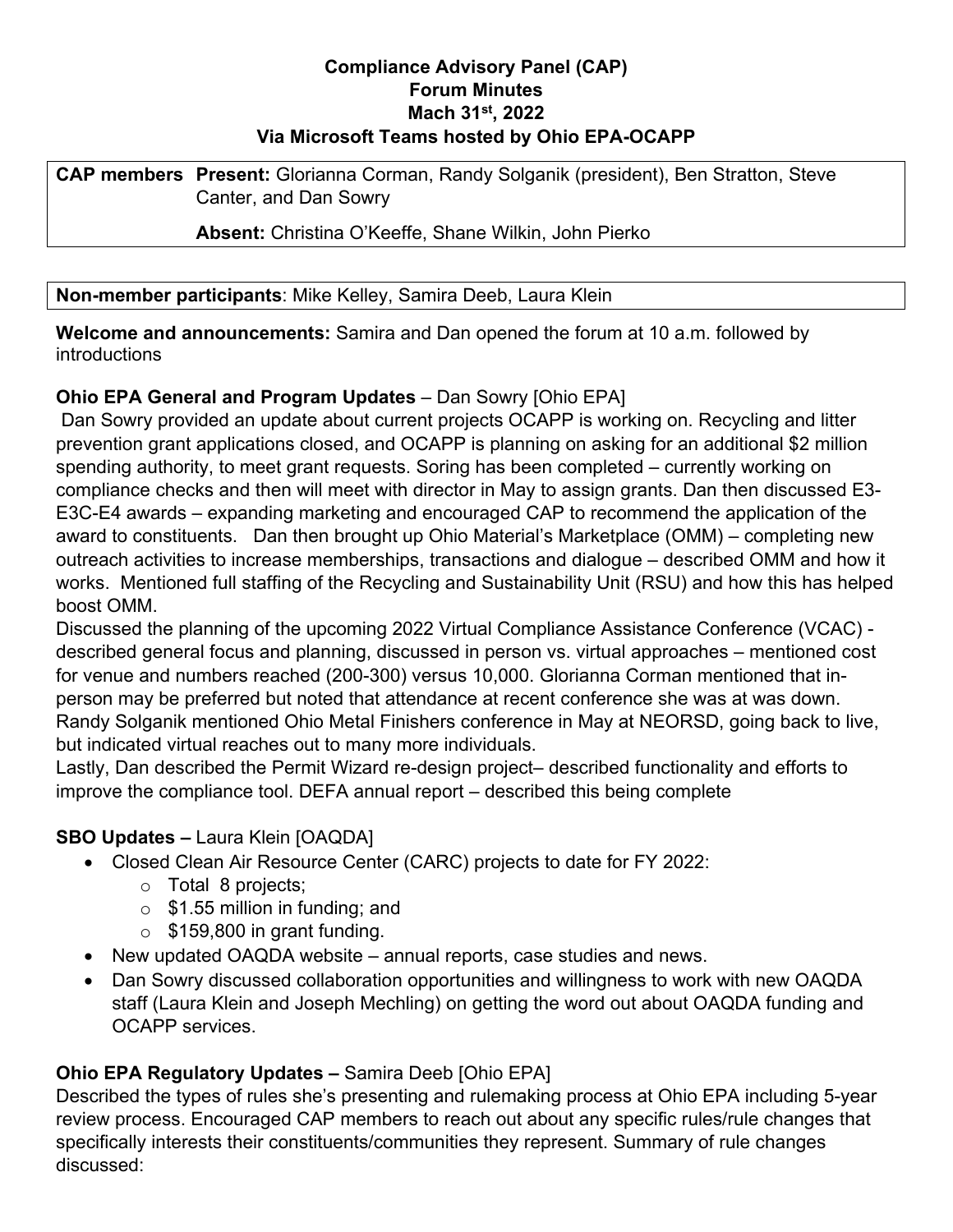| <b>Ohio EPA Small Business Regulatory Updates</b> |                                                                                                                                                                                                                                                                                                                                                                                                                                                                                                                                                                                                                                                                                          |                                                                                                                                       |  |
|---------------------------------------------------|------------------------------------------------------------------------------------------------------------------------------------------------------------------------------------------------------------------------------------------------------------------------------------------------------------------------------------------------------------------------------------------------------------------------------------------------------------------------------------------------------------------------------------------------------------------------------------------------------------------------------------------------------------------------------------------|---------------------------------------------------------------------------------------------------------------------------------------|--|
| <b>Division</b>                                   | <b>Update</b>                                                                                                                                                                                                                                                                                                                                                                                                                                                                                                                                                                                                                                                                            | <b>Status</b>                                                                                                                         |  |
| <b>DAPC</b>                                       | OAC 3745-31 "Permits-to-Install New Sources<br>and Permit-to-Install and Operate Program" -<br>new exemptions and PBRs. Three new Permit-<br>by-rules: Portable bulk transloaders; Petroleum<br>solvent drycleaners; non-emergency<br>engines/generators including those used during<br>peak shaving periods/demand response.                                                                                                                                                                                                                                                                                                                                                            | <b>Interested Party</b>                                                                                                               |  |
| <b>DAPC</b>                                       | OAC 3745-15-06 - Malfunction Rule -<br>substantial changes to notification requirements<br>- to be changed from 72 hrs to 42 hrs.                                                                                                                                                                                                                                                                                                                                                                                                                                                                                                                                                        | <b>Interested Party</b>                                                                                                               |  |
| <b>DAPC</b>                                       | OAC 3745-21- Carbon Monoxide,<br><b>Photochemically Reactive Materials,</b><br><b>Hydrocarbons, and Related Materials</b><br>Standards.<br>OAC 3745-110-03 RACT requirements and/or<br>limitations for emissions of NO <sub>x</sub> from stationary<br>sources.<br>Addition of Cincinnati (Butler, Clermont,<br>Hamilton and Warren County) as nonattainment<br>areas for the ozone standard. Industry specific<br>limitations of sources of NO <sub>x</sub> and VOC - Permit<br>modifications will be required.                                                                                                                                                                         | Final/Effective - 3/17/2022                                                                                                           |  |
| Federal<br>Rule - Air                             | 40 CFR 63 Subpart M - PCE Dry Cleaning<br>NESHAP proposed rule change. New area<br>source PCE dry cleaners operating dry-to-dry<br>machines must:<br>• Operate with a refrigerated condenser and<br>carbon adsorber process controls; and use a<br>halogenated hydrocarbon detector or PCE gas<br>analyzer to detect PCE leaks, repair the leaks,<br>and maintain records.                                                                                                                                                                                                                                                                                                               | legal deadline/court order -<br>12/1/2022                                                                                             |  |
| <b>DMWM</b>                                       | New Cⅅ processing rules - two rule<br>packages. One for "standalone" facilities and<br>one for "co-located." * once rules are final -<br>facilities will have 180 days to submit an<br>application for a PTI (5 years) and license.<br>Stand-alone new rule requirements - Permit and<br>licensure requirement:<br>• Stand-alone Fees: Permit application fee:<br>\$1,000, Permit issuance fee: \$2,000 (those are<br>both every 5 years); License application fee:<br>\$100, License issuance fee: \$650 (those are<br>both every year).<br>• New rule includes permit requirements, design<br>and construction requirements, operation<br>requirements, financial assurance, and final | The standalone rule package is w/<br><b>JCARR</b> and pending issuance<br>(4/18/2022). The co-located rules<br>package - under review |  |